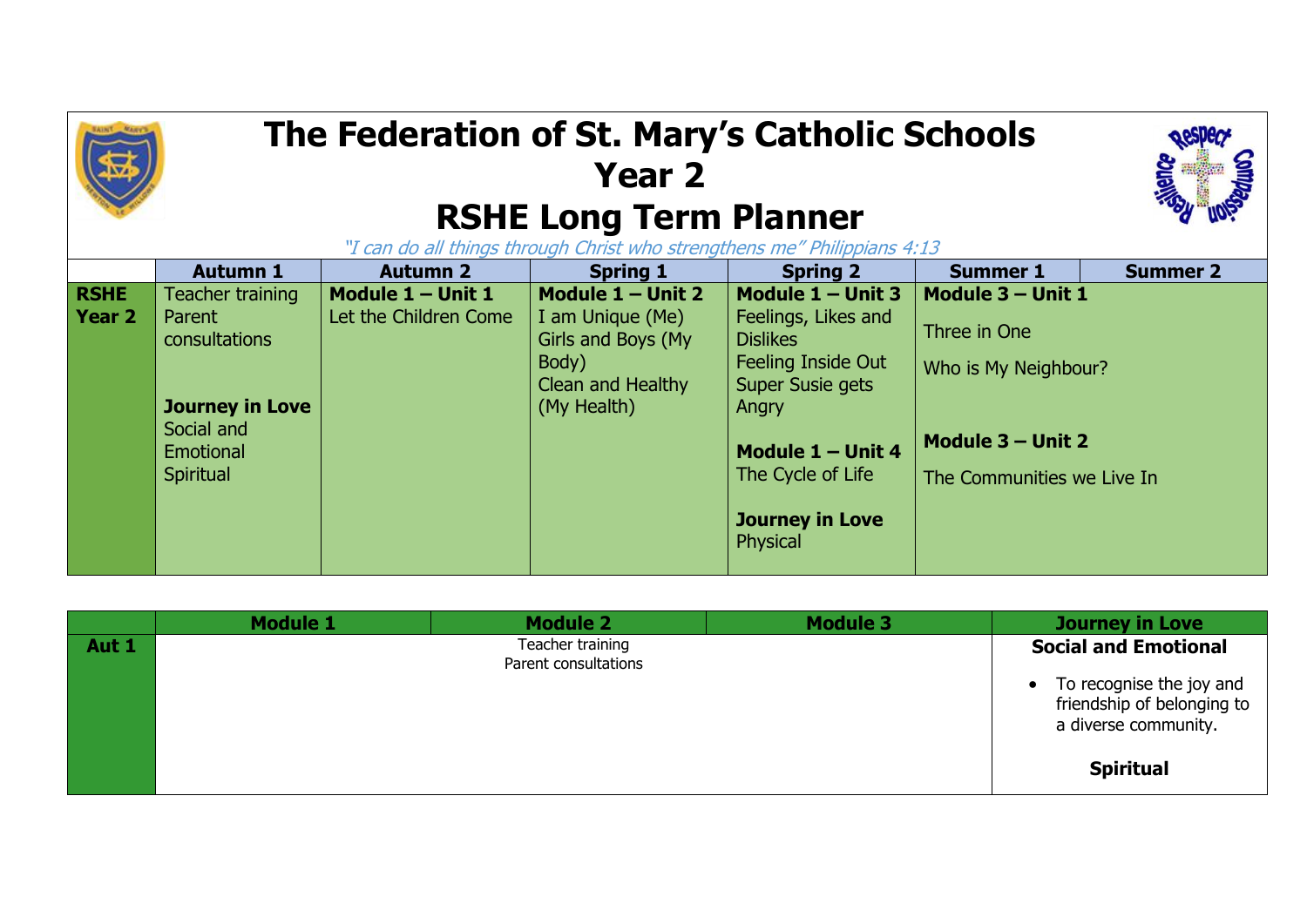|       |                                                                                                                                                                                                                                                                                                                                                                                                                                                                                           |  | • To celebrate ways of<br>meeting God in our<br>communities. |
|-------|-------------------------------------------------------------------------------------------------------------------------------------------------------------------------------------------------------------------------------------------------------------------------------------------------------------------------------------------------------------------------------------------------------------------------------------------------------------------------------------------|--|--------------------------------------------------------------|
| Aut 2 | Unit 1<br>• We are created individually by<br>God<br>• God wants us to talk to Him<br>often through the day and treat<br>Him as our best friend<br>• God has created us, His<br>children, to know, love and serve<br>Him in this life and forever $-$ this<br>is our purpose and goal and will<br>bring us true happiness<br>• We are created as a unity of<br>body, mind and spirit: who we<br>are matters and what we do<br>matters<br>• We can give thanks to God in<br>different ways |  |                                                              |
| Spr 1 | Unit 2<br>• That we are unique, with<br>individual gifts, talents and skills<br>• That our bodies are good<br>• The names of the parts of our<br>bodies (naming genitalia will<br>depend on key decision made by<br>individual schools)<br>• That girls and boys have been<br>created by God to be both similar<br>and different and together<br>make up the richness of the<br>human family<br>• Our bodies are good and we<br>need to look after them                                   |  |                                                              |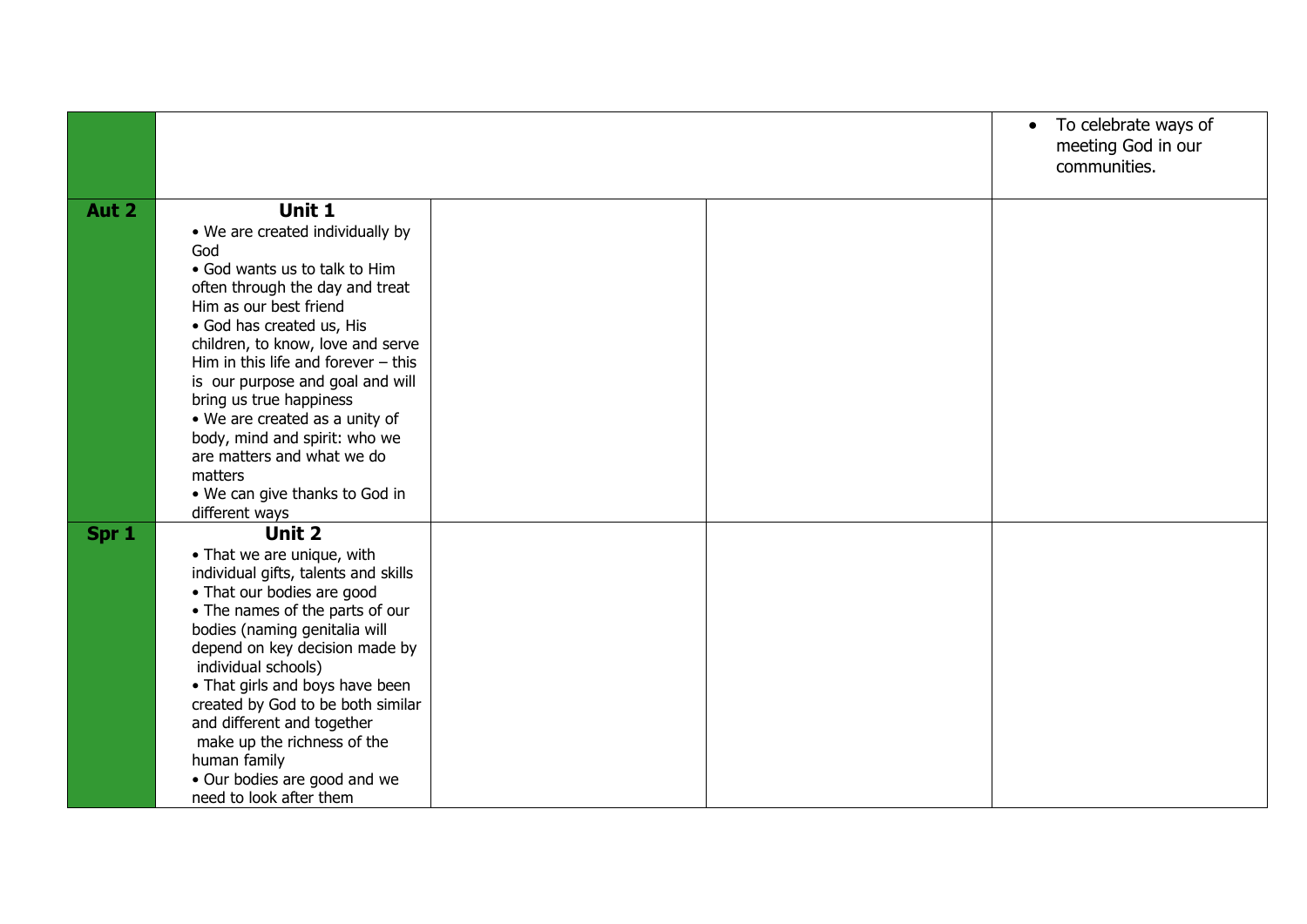|       | • What constitutes a healthy<br>lifestyle, including physical<br>activity, dental health and<br>healthy eating<br>• The importance of sleep, rest<br>and recreation for our health<br>• How to maintain personal<br>hygiene                                                                                                                                                                                                                                                                                                                                                                                                                                                                                               |  |                                                                      |
|-------|---------------------------------------------------------------------------------------------------------------------------------------------------------------------------------------------------------------------------------------------------------------------------------------------------------------------------------------------------------------------------------------------------------------------------------------------------------------------------------------------------------------------------------------------------------------------------------------------------------------------------------------------------------------------------------------------------------------------------|--|----------------------------------------------------------------------|
| Spr 2 | <b>Unit 3</b><br>• That it is natural for us to relate to<br>and trust one another<br>• That we all have different 'tastes'<br>(likes and dislikes), but also similar<br>needs (to be loved and<br>respected, to be safe etc)<br>• A language to describe our feelings<br>• In a simple way that feelings and<br>actions are two different things, and<br>that our good actions can<br>'form' our feelings and our character<br>• Simple strategies for managing<br>feelings and for good behaviour<br>• That choices have consequences;<br>that when we make mistakes we are<br>called to receive<br>forgiveness and to forgive others<br>when they do<br>• That Jesus died on the cross so<br>that we would be forgiven |  | <b>Physical</b><br>To describe ways of being<br>safe in communities. |
|       | Unit 4<br>• That there are natural life<br>stages from birth to death, and<br>what these are $-$ typically                                                                                                                                                                                                                                                                                                                                                                                                                                                                                                                                                                                                                |  |                                                                      |